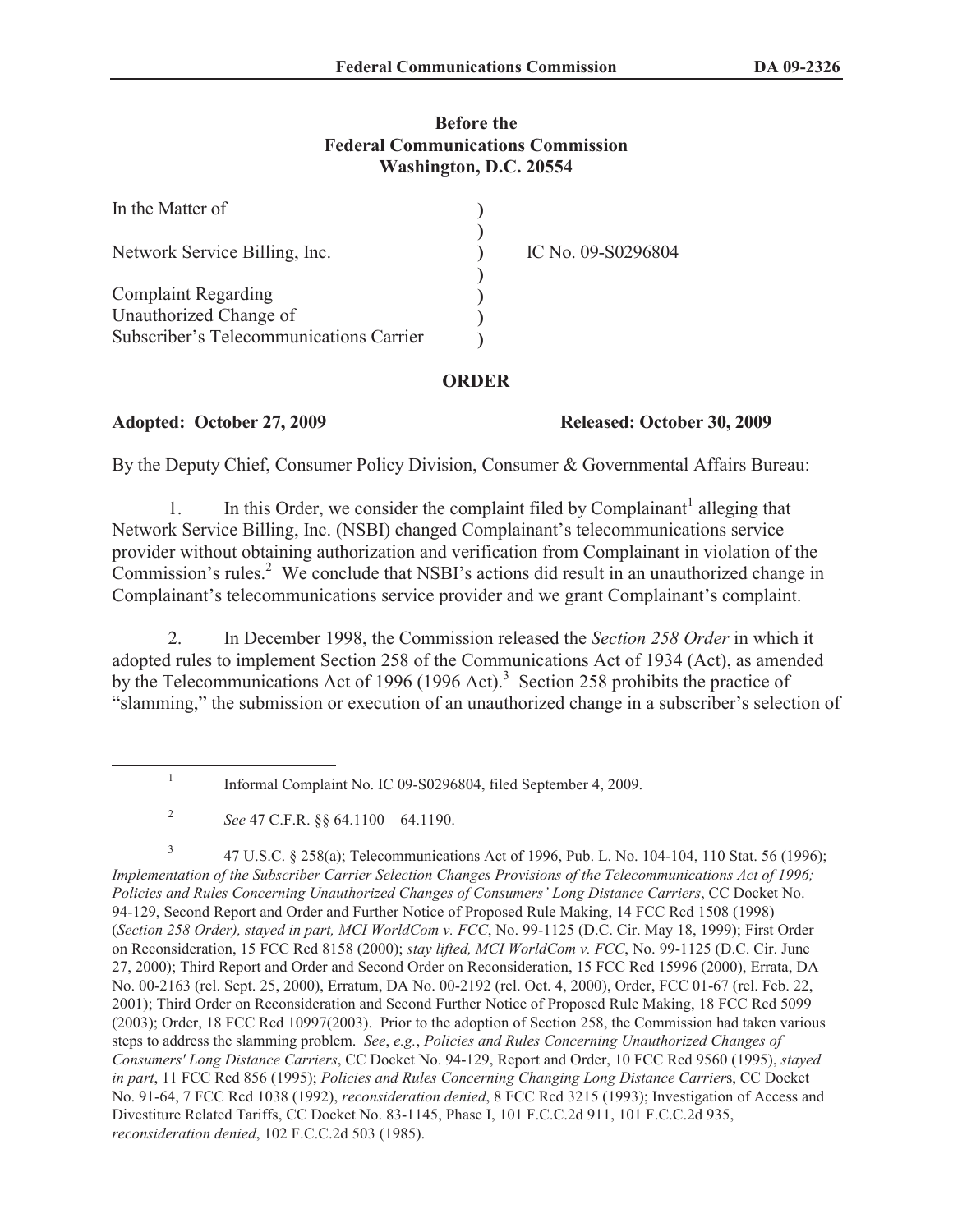a provider of telephone exchange service or telephone toll service.<sup>4</sup> In the *Section 258 Order*, the Commission adopted aggressive new rules designed to take the profit out of slamming, broadened the scope of the slamming rules to encompass all carriers, and modified its existing requirements for the authorization and verification of preferred carrier changes. The rules require, among other things, that a carrier receive individual subscriber consent before a carrier change may occur.<sup>5</sup> Pursuant to Section 258, carriers are absolutely barred from changing a customer's preferred local or long distance carrier without first complying with one of the Commission's verification procedures.<sup>6</sup> Specifically, a carrier must: (1) obtain the subscriber's written or electronically signed authorization in a format that meets the requirements of Section 64.1130 ; (2) obtain confirmation from the subscriber via a toll-free number provided exclusively for the purpose of confirming orders electronically; or (3) utilize an independent third party to verify the subscriber's order.<sup>7</sup>

3. The Commission also has adopted liability rules. These rules require the carrier to absolve the subscriber where the subscriber has not paid his or her bill. In that context, if the subscriber has not already paid charges to the unauthorized carrier, the subscriber is absolved of liability for charges imposed by the unauthorized carrier for service provided during the first 30 days after the unauthorized change. $8\text{ }$  Where the subscriber has paid charges to the unauthorized carrier, the Commission's rules require that the unauthorized carrier pay 150% of those charges to the authorized carrier, and the authorized carrier shall refund or credit to the subscriber 50% of all charges paid by the subscriber to the unauthorized carrier.<sup>9</sup> Carriers should note that our actions in this order do not preclude the Commission from taking additional action, if warranted, pursuant to Section 503 of the Act.<sup>10</sup>

4. We received Complainant's complaint on September 4, 2009, alleging that Complainant's telecommunications service provider had been changed to NSBI without Complainant's authorization. Pursuant to Sections 1.719 and  $64.1150$  of our rules,<sup>11</sup> we notified

4 47 U.S.C. § 258(a).

5 *See* 47 C.F.R. § 64.1120.

7 *See* 47 C.F.R. § 64.1120(c). Section 64.1130 details the requirements for letter of agency form and content for written or electronically signed authorizations. 47 C.F.R. § 64.1130.

8 *See* 47 C.F.R. §§ 64.1140, 64.1160. Any charges imposed by the unauthorized carrier on the subscriber for service provided after this 30-day period shall be paid by the subscriber to the authorized carrier at the rates the subscriber was paying to the authorized carrier at the time of the unauthorized change. *Id.*

9 *See* 47 C.F.R. §§ 64.1140, 64.1170.

<sup>10</sup> *See* 47 U.S.C. § 503.

<sup>11</sup> 47 C.F.R. § 1.719 (Commission procedure for informal complaints filed pursuant to Section 258 of the Act); 47 C.F.R. § 64.1150 (procedures for resolution of unauthorized changes in preferred carrier).

<sup>6</sup> 47 U.S.C. § 258(a).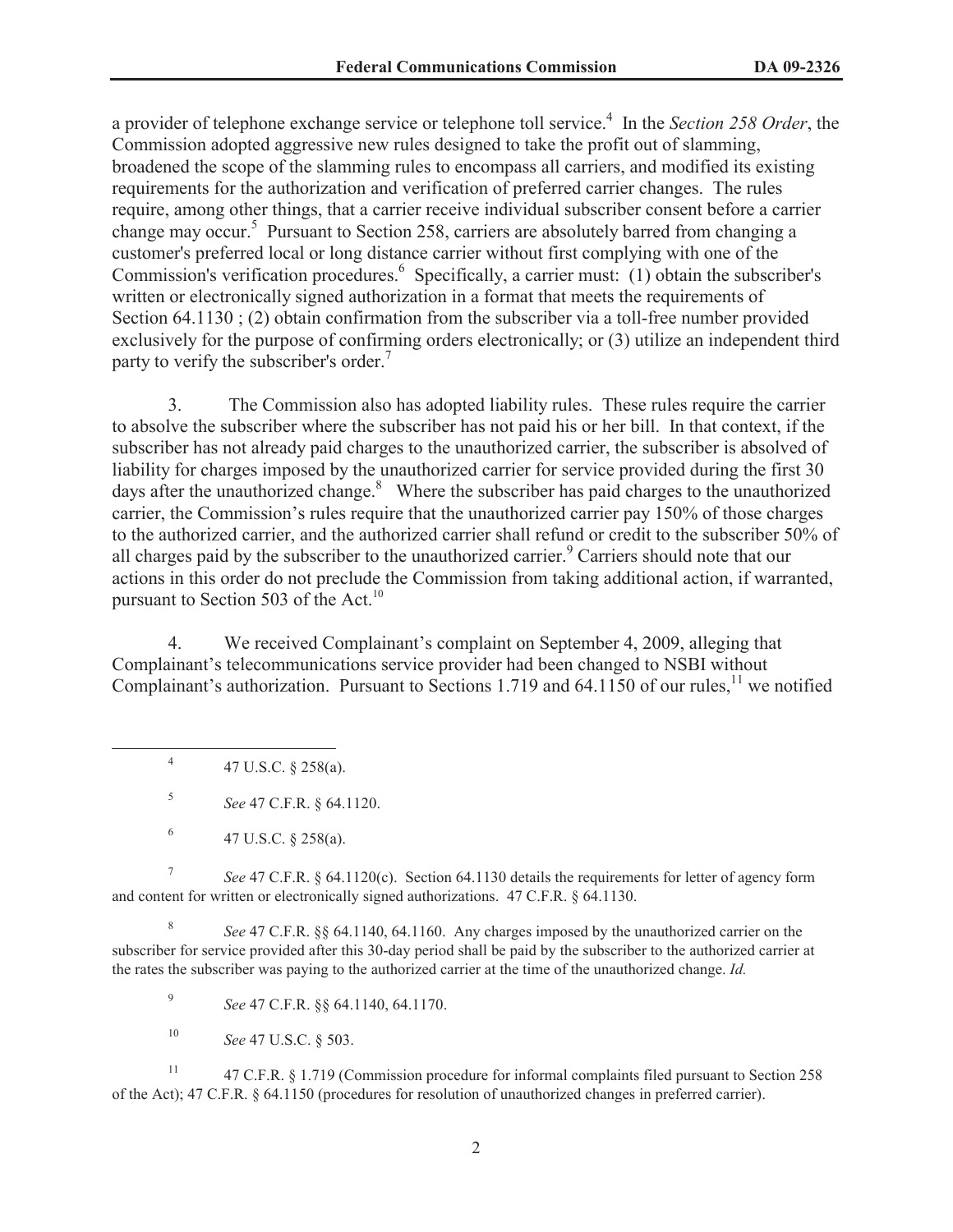NSBI of the complaint and NSBI responded on August 31, 2009.<sup>12</sup> NSBI states that authorization was received and confirmed through third party verification (TPV). The Commission's rules state that the verifier may not make any misleading description of the transaction.<sup>13</sup> We have reviewed the TPV submitted with NSBI's response and find that NSBI's verifier, however, stated, "I just need a minute of your time to verify and confirm your account information." The purpose of the call is to obtain verification and authorization to switch carriers, and not to "verify and confirm account information." Therefore, we find that NSBI's actions resulted in an unauthorized change in Complainant's telecommunications service provider and we discuss NSBI's liability below.<sup>14</sup>

5. NSBI must remove all charges incurred for service provided to Complainant for the first thirty days after the alleged unauthorized change in accordance with the Commission's liability rules.<sup>15</sup> We have determined that Complainant is entitled to absolution for the charges incurred during the first thirty days after the unauthorized change occurred and that neither Complainant's authorized carrier nor NSBI may pursue any collection against Complainant for those charges.<sup>16</sup> Any charges imposed by NSBI on the subscriber for service provided after this 30-day period shall be paid by the subscriber to their authorized carrier at the rates the subscriber was paying to their authorized carrier at the time of the unauthorized change.<sup>17</sup>

6. Accordingly, IT IS ORDERED that, pursuant to Section 258 of the Communications Act of 1934, as amended, 47 U.S.C. § 258, and Sections 0.141, 0.361 and 1.719 of the Commission's rules, 47 C.F.R. §§ 0.141, 0.361, 1.719, the complaint filed by Complainant against NSBI IS GRANTED.

7. IT IS FURTHER ORDERED that, pursuant to Section 64.1170(d) of the Commission's rules, 47 C.F.R. § 64.1170(d), Complainant is entitled to absolution for the charges incurred during the first thirty days after the unauthorized change occurred and neither Complainant's authorized carrier nor NSBI may pursue any collection against Complainant for those charges.

<sup>13</sup> *See* 47 U.S.C. § 64.1120(c)(3)(iii).

<sup>14</sup> If Complainant is unsatisfied with the resolution of this complaint, Complainant may file a formal complaint with the Commission pursuant to Section 1.721 of the Commission's rules, 47 C.F.R. § 1.721. Such filing will be deemed to relate back to the filing date of Complainant's informal complaint so long as the formal complaint is filed within 45 days from the date this order is mailed or delivered electronically to such Complainant. *See* 47 C.F.R. § 1.719.

<sup>15</sup> *See* 47 C.F.R. § 64.1160(b).

<sup>16</sup> *See* 47 C.F.R. § 64.1160(d).

<sup>17</sup> *See* 47 C.F.R. §§ 64.1140, 64.1160.

<sup>12</sup> NSBI's Response to Informal Complaint No. 09-S0296804, received August 31, 2009.